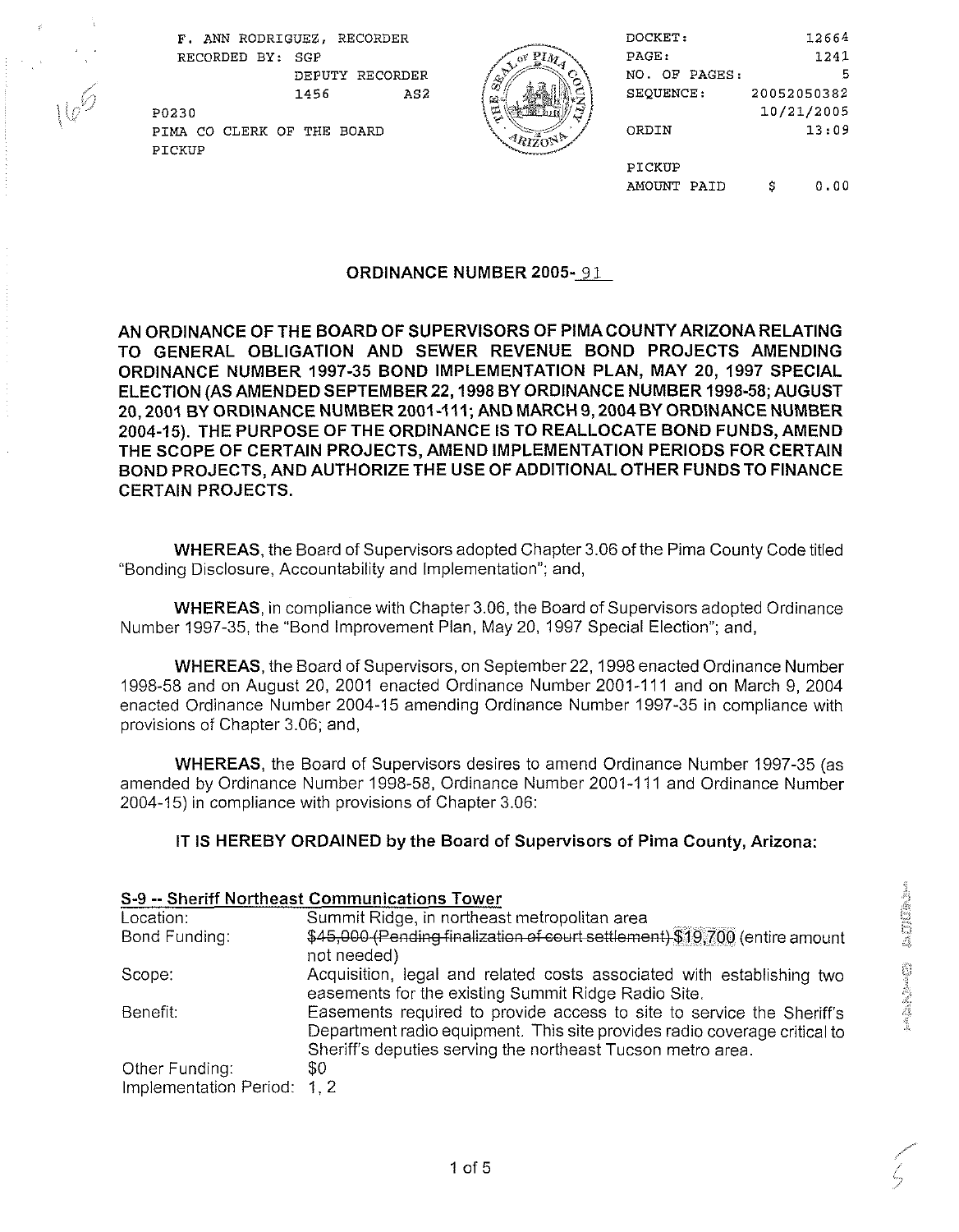Future Operating &

 $16^{10}$ 

Costs include acquisition of easement only, with no additional operating and maintenance costs necessary.

| Location:                                    | <b>Superior Court Building</b>                                                    |
|----------------------------------------------|-----------------------------------------------------------------------------------|
|                                              | 110 West Congress                                                                 |
| Bond Funding:                                | \$11,500,000                                                                      |
| Scope:                                       | Renovate 7 floors of the existing Superior Court building. The existing           |
|                                              | building has a net usable square footage of approximately 188,700 square          |
|                                              | feet. A space analysis performed by the IEF Group, Inc. revealed that for         |
|                                              | optimal utilization of this building, renovation of floors 1, 2, 3, 7, 8, 9 and B |
|                                              | level is necessary. The analysis also identified the need for staff               |
|                                              | occupying 43,800 square feet to be moved out of the building in order to          |
|                                              | accommodate new courtroom growth. In addition, to improve safety and              |
|                                              | operation of the Superior Court, the Assembly Room will be expanded,              |
|                                              | elevators renovated, fire alarm systems replaced, PBX telephone switch            |
|                                              | replaced, and roof replaced. the present day Assembly Room will be                |
|                                              | expanded to resolve present overcrowded conditions.                               |
| Benefit:                                     | Renovation of the building will allow for additional courtrooms necessary         |
|                                              | to accommodate present and new divisions and commissioners, as well               |
|                                              | as necessary support functions. (Currently there are 35 judicial officers         |
|                                              | and 29 courtrooms.)                                                               |
| Other Funding:                               | \$0                                                                               |
| Implementation Period:<br>Future Operating & | 1 through 4 Phase 3 On-Hold                                                       |
| Maintenance Costs:                           | Minimal since most space is presently occupied and these costs are being          |
|                                              | incurred now.                                                                     |
|                                              |                                                                                   |
|                                              | P-32 -- Rillito Park at Columbus Boulevard District Park                          |
| Location:                                    | Columbus Boulevard at the Rillito River (Node Park as part of the County          |
|                                              | River Park System)                                                                |
| Bond Funding:                                | \$772,782 \$495,673 (funding used for P-22, P-48, and P-58)                       |
| Scope:                                       | The Project Scope and funding will be coordinated with the U.S. Army              |
|                                              | Corps of Engineers' Habitat Restoration Project along the Rillito River           |
|                                              | linear park.                                                                      |
| Benefit:                                     | Expand park services in an area of high demand.                                   |
| Other Funding:                               | \$51,000 \$71,000 (Other Sources)                                                 |

## SC-8 -- Superior Court New Courtrooms

Maintenance Costs: To be determined.

Future Operating &

| P-39 -- Canyon Del Oro Riverfront Park |                                                                                                                                                                                                                                                                                                |
|----------------------------------------|------------------------------------------------------------------------------------------------------------------------------------------------------------------------------------------------------------------------------------------------------------------------------------------------|
| Location:                              | Lambert Lane, Oro Valley, Arizona                                                                                                                                                                                                                                                              |
| Bond Funding:                          | \$1,250,000                                                                                                                                                                                                                                                                                    |
| Scope:                                 | Work consists of development of an integral district park in the northwest<br>area that will be all new construction, including 4 ball fields, rest rooms,<br>ramadas, picnic areas, parking, sidewalks, playground, volleyball,<br>basketball, horseshoes, landscape, and access to CDO Wash. |
| Benefit:                               | Develop recreational opportunities for a fast growing community, keeping<br>up with demand.                                                                                                                                                                                                    |
| Other Funding:                         | \$0 \$1,245,754 funding by Town of Oro Valley                                                                                                                                                                                                                                                  |
| Implementation Period: 2, 3            |                                                                                                                                                                                                                                                                                                |

Implementation Period: To be determined by U.S. Army Corps of Engineers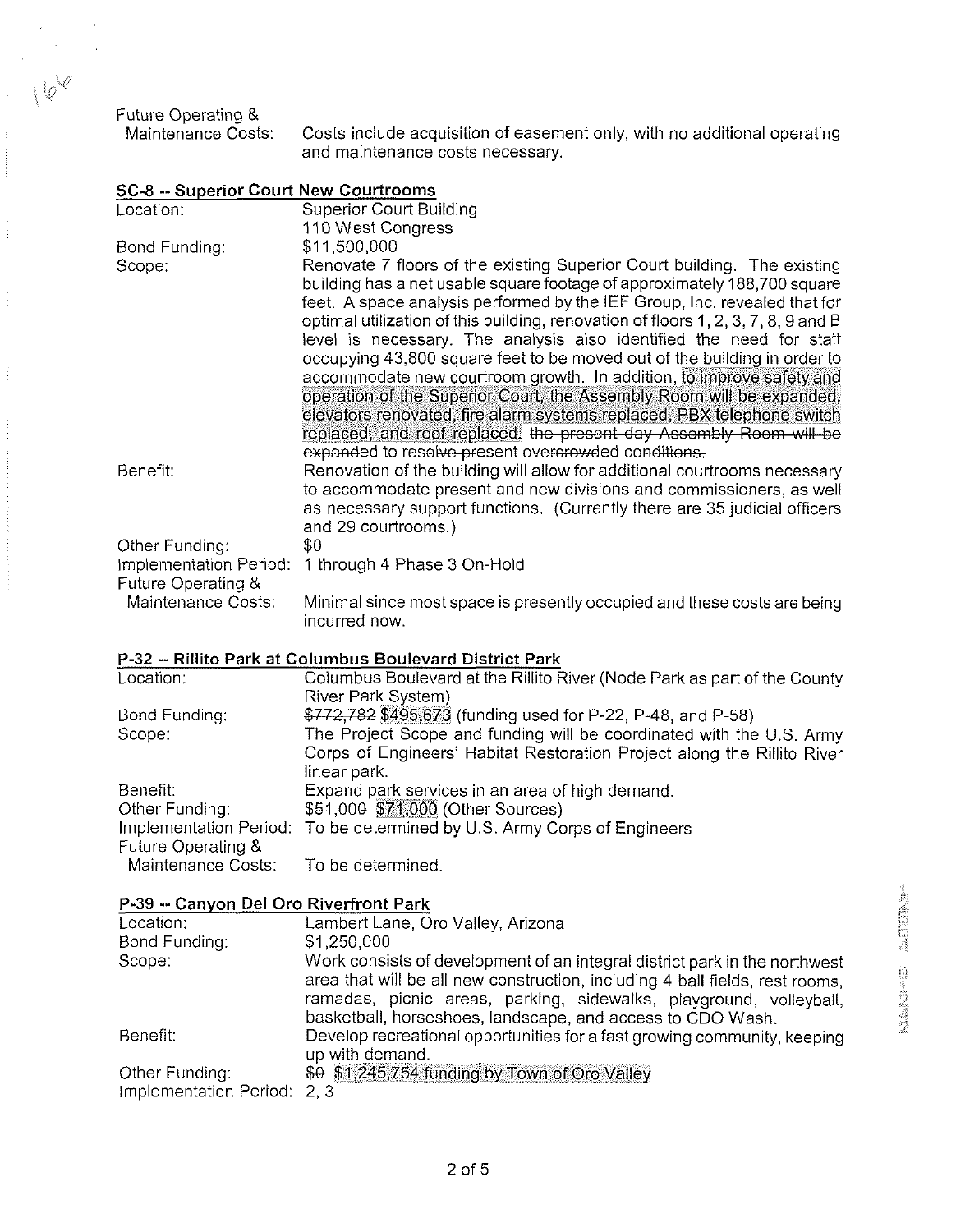Future Operating &

 $|v|$ 

Cost to be paid by Oro Valley through an intergovernmental agreement with Pima County.

## **P-41 -- Kino Community Field Lighting Improvement**

| Location:                   | Ajo Way and Forgeus                                                                                                                                                                          |
|-----------------------------|----------------------------------------------------------------------------------------------------------------------------------------------------------------------------------------------|
| Bond Funding:               | \$500,000 \$317,387 (remaining bond funding not used)                                                                                                                                        |
| Scope:                      | Work consists of upgrading existing utilities and the construction of new<br>athletic sports field lighting facilities in conjunction with lighting codes,<br>regulations, and requirements. |
| Benefit:                    | Maximize use of existing athletic fields for the community.                                                                                                                                  |
| Other Funding:              | \$0.                                                                                                                                                                                         |
| Implementation Period: 1, 2 |                                                                                                                                                                                              |
| Future Operating &          |                                                                                                                                                                                              |
| Maintenance Costs:          | \$10,000                                                                                                                                                                                     |

## **P-56** --Thomas Jay Community Center

| Location:                                         | 6465 South Craycroft Road                                                                                                                                                                                                                                                                                                                                                                                                                                                                                                                                                                                                                                                                                                                                                                                                       |
|---------------------------------------------------|---------------------------------------------------------------------------------------------------------------------------------------------------------------------------------------------------------------------------------------------------------------------------------------------------------------------------------------------------------------------------------------------------------------------------------------------------------------------------------------------------------------------------------------------------------------------------------------------------------------------------------------------------------------------------------------------------------------------------------------------------------------------------------------------------------------------------------|
| Bond Funding:                                     | \$900,000                                                                                                                                                                                                                                                                                                                                                                                                                                                                                                                                                                                                                                                                                                                                                                                                                       |
| Scope:                                            | Work consists of development of a new recreation an addition to the<br>existing building-within the existing district park, upgrades to the existing<br>center, including meeting and programming rooms, access, parking,<br>signage, landscape, and benches.                                                                                                                                                                                                                                                                                                                                                                                                                                                                                                                                                                   |
| Benefit:                                          | Will help to meet the community needs for recreation programs and center<br>facilitation.                                                                                                                                                                                                                                                                                                                                                                                                                                                                                                                                                                                                                                                                                                                                       |
| Other Funding:<br>Implementation Period:          | \$0<br>4, 5                                                                                                                                                                                                                                                                                                                                                                                                                                                                                                                                                                                                                                                                                                                                                                                                                     |
| Future Operating &                                |                                                                                                                                                                                                                                                                                                                                                                                                                                                                                                                                                                                                                                                                                                                                                                                                                                 |
| Maintenance Costs:                                | Cost-to be paid by City of Tucson through an intergovernmental<br>agreement with Pima County. Minimal costs will be paid by Pima County.                                                                                                                                                                                                                                                                                                                                                                                                                                                                                                                                                                                                                                                                                        |
| <b>CH-30 -- Anza National Trail and Campsites</b> |                                                                                                                                                                                                                                                                                                                                                                                                                                                                                                                                                                                                                                                                                                                                                                                                                                 |
| Location:<br>Bond Funding:                        | Anza Expedition Route on west bank of Santa Cruz River<br>\$750,000                                                                                                                                                                                                                                                                                                                                                                                                                                                                                                                                                                                                                                                                                                                                                             |
| Scope:                                            | Acquisition of trail segments, campsite improvements and historic<br>interpretation along the Juan Bautista de Anza National Historic Trail,<br>which commemorates the route taken by the Anza Expedition of 1775-76<br>when he led a group of some 250 colonists and 1200 head of livestock<br>from Sonora to found a presidio and mission for Spain at San Francisco<br>bay. It extends from Nogales, Arizona to San Francisco, California, a<br>distance of 1200 miles. There are approximately 60 miles of trail in Pima<br>County along the west bank of the Santa Cruz River, with six campsites at<br>Canoa, Llano Grande (south of Sahuarita), San Xavier del Bac, Tucquison<br>(north of downtown Tucson), Llano del Azotado (at the north end of the<br>Tucson Mountains), and Oitipars (near the Pinal County line). |
| Benefit:                                          | The purpose and specific benefits to be achieved by the project are<br>ensuring and enhancing access to trail segments and campsites for public<br>$\frac{1}{2}$                                                                                                                                                                                                                                                                                                                                                                                                                                                                                                                                                                                                                                                                |

use, education, and enjoyment. Other Funding:  $\frac{$60,000}{1000}$  5532,736 (500,000 Transportation Enhancement Funds; \$32,736 National Park Service) Implementation Period: 2, 3, 4, 5

Future Operating &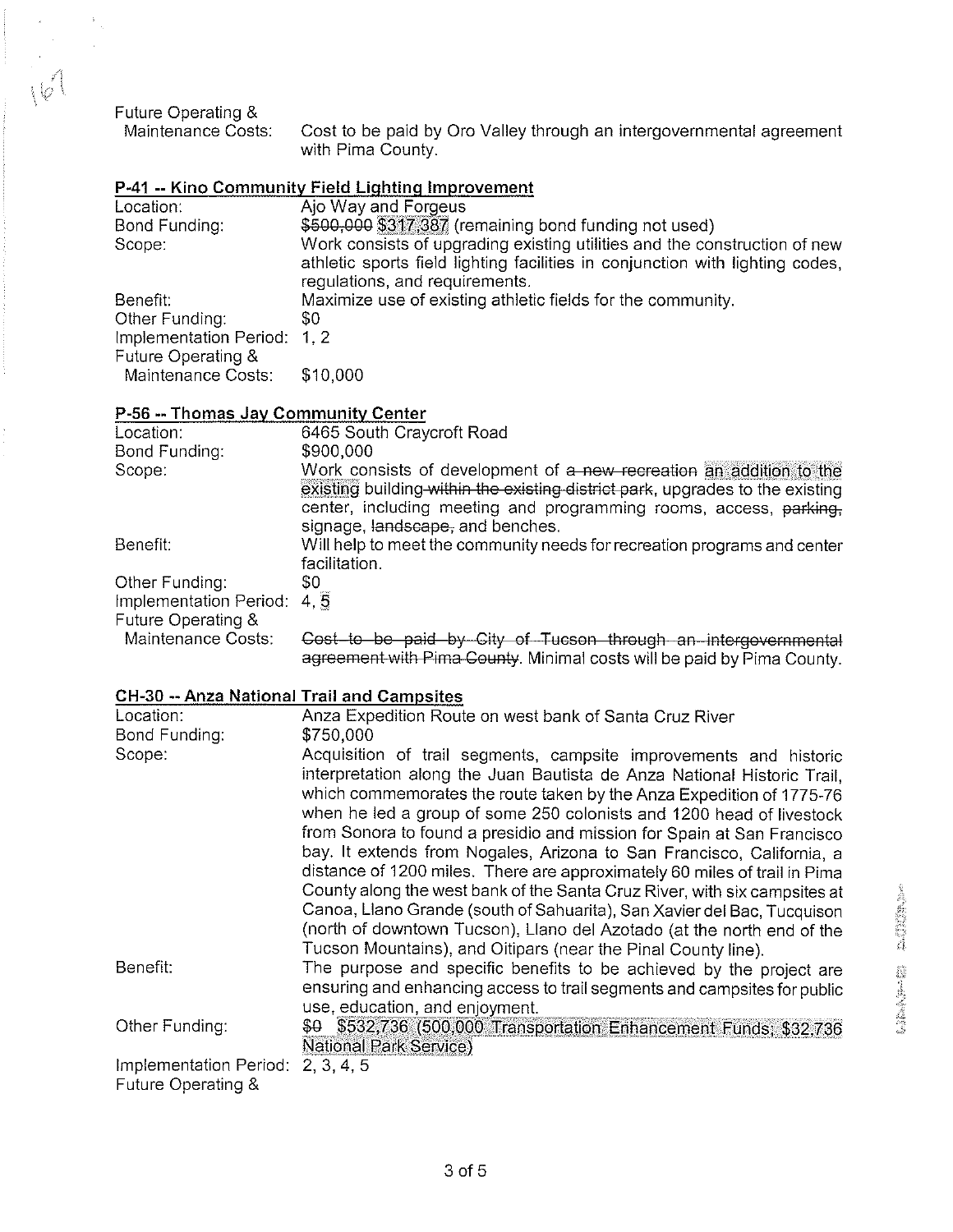|  | FC-8 -- Town of Oro Valley |
|--|----------------------------|
|--|----------------------------|

 $\frac{1}{\alpha}$ 

l.

 $168$ 

| Location:                                                  | Town of Oro Valley, Urban Drainage Improvements                                                                                                                                                                                                        |
|------------------------------------------------------------|--------------------------------------------------------------------------------------------------------------------------------------------------------------------------------------------------------------------------------------------------------|
| Bond Funding                                               | \$350,000 \$161,517 (full authorization not used)                                                                                                                                                                                                      |
| Scope:                                                     | The Town of Oro Valley has requested that the bond funds be expended                                                                                                                                                                                   |
|                                                            | to improve a portion of Mutterers Wash south of Greenock Drive. The                                                                                                                                                                                    |
|                                                            | Town of Oro Valley managed the construction of this project, through an                                                                                                                                                                                |
|                                                            | intergovernmental agreement with the County.                                                                                                                                                                                                           |
| Benefit:                                                   | Improved drainage conditions for Town residents and safer driving<br>conditions. In addition, future potential damage to major urban<br>infrastructure in the area, including roadways, water delivery systems and<br>electric lines, will be reduced. |
| Other Funding:                                             | SO.                                                                                                                                                                                                                                                    |
| Implementation Period: 2, 3 Complete<br>Future Operating & |                                                                                                                                                                                                                                                        |
| Maintenance Costs:                                         | Minimal                                                                                                                                                                                                                                                |

# FC-14 --Tucson Diversion Channel

| Maintenance Costs:                   | Minimal                                                                                                                                               |                 |
|--------------------------------------|-------------------------------------------------------------------------------------------------------------------------------------------------------|-----------------|
| FC-8 -- Town of Oro Valley           |                                                                                                                                                       |                 |
| Location:                            | Town of Oro Valley, Urban Drainage Improvements                                                                                                       |                 |
| <b>Bond Funding</b>                  | \$350,000 \$161,517 (full authorization not used)                                                                                                     |                 |
| Scope:                               | The Town of Oro Valley has requested that the bond funds be expended                                                                                  |                 |
|                                      | to improve a portion of Mutterers Wash south of Greenock Drive. The                                                                                   |                 |
|                                      | Town of Oro Valley managed the construction of this project, through an                                                                               |                 |
|                                      | intergovernmental agreement with the County.                                                                                                          |                 |
| Benefit:                             | Improved drainage conditions for Town residents and safer driving                                                                                     |                 |
|                                      | In addition, future potential damage to major urban<br>conditions.                                                                                    |                 |
|                                      | infrastructure in the area, including roadways, water delivery systems and                                                                            |                 |
|                                      | electric lines, will be reduced.                                                                                                                      |                 |
| Other Funding:                       | \$0                                                                                                                                                   |                 |
| Implementation Period: 2, 3 Complete |                                                                                                                                                       |                 |
| Future Operating &                   |                                                                                                                                                       |                 |
| Maintenance Costs:                   | Minimal                                                                                                                                               |                 |
| FC-14 -- Tucson Diversion Channel    |                                                                                                                                                       |                 |
| Location:                            | Tucson Diversion Channel, Drainage Improvements                                                                                                       |                 |
| Bond Funding:                        | \$500,000                                                                                                                                             |                 |
| Scope:                               | The proposed project is located along the Tucson Diversion Channel,                                                                                   |                 |
|                                      | which extends from Wilmot Road on the east to the channel outfall at the                                                                              |                 |
|                                      | Santa Cruz River on the west. The Tucson Diversion Channel traverses                                                                                  |                 |
|                                      | the northern boundary of Davis Monthan Air Force Base, and extends                                                                                    |                 |
|                                      | through the City of Tucson and the City of South Tucson, intercepting                                                                                 |                 |
|                                      | flows draining from the southeast and delivering them to the Santa Cruz                                                                               |                 |
|                                      | River. Proposed improvements to the Tucson Diversion Channel and its                                                                                  |                 |
|                                      | associated tributary drainage systems are needed to alleviate flood                                                                                   |                 |
|                                      | damage in surrounding areas.                                                                                                                          |                 |
| Benefit:                             | Improved drainage conditions and safer roadway travel for municipal and                                                                               |                 |
|                                      | county residents in adjacent areas. In addition, potential flood damage to<br>major urban infrastructure in the area, including several major roadway |                 |
|                                      | networks, the Southern Pacific Railway facilities, and the County's new                                                                               |                 |
|                                      | Spring Training/Sports Park Development facility, will be reduced.                                                                                    |                 |
| Other Funding:                       | \$0                                                                                                                                                   |                 |
| Implementation Period:               | On-Hold pending decisions on additional funding or reallocation of bond                                                                               |                 |
|                                      | funding to another project. 5                                                                                                                         |                 |
| Future Operating &                   |                                                                                                                                                       |                 |
| Maintenance Costs:                   | Minimal                                                                                                                                               |                 |
|                                      |                                                                                                                                                       |                 |
|                                      |                                                                                                                                                       | <b>MINISTOP</b> |
|                                      |                                                                                                                                                       |                 |
|                                      |                                                                                                                                                       |                 |
|                                      |                                                                                                                                                       |                 |
|                                      |                                                                                                                                                       | M               |
|                                      |                                                                                                                                                       |                 |